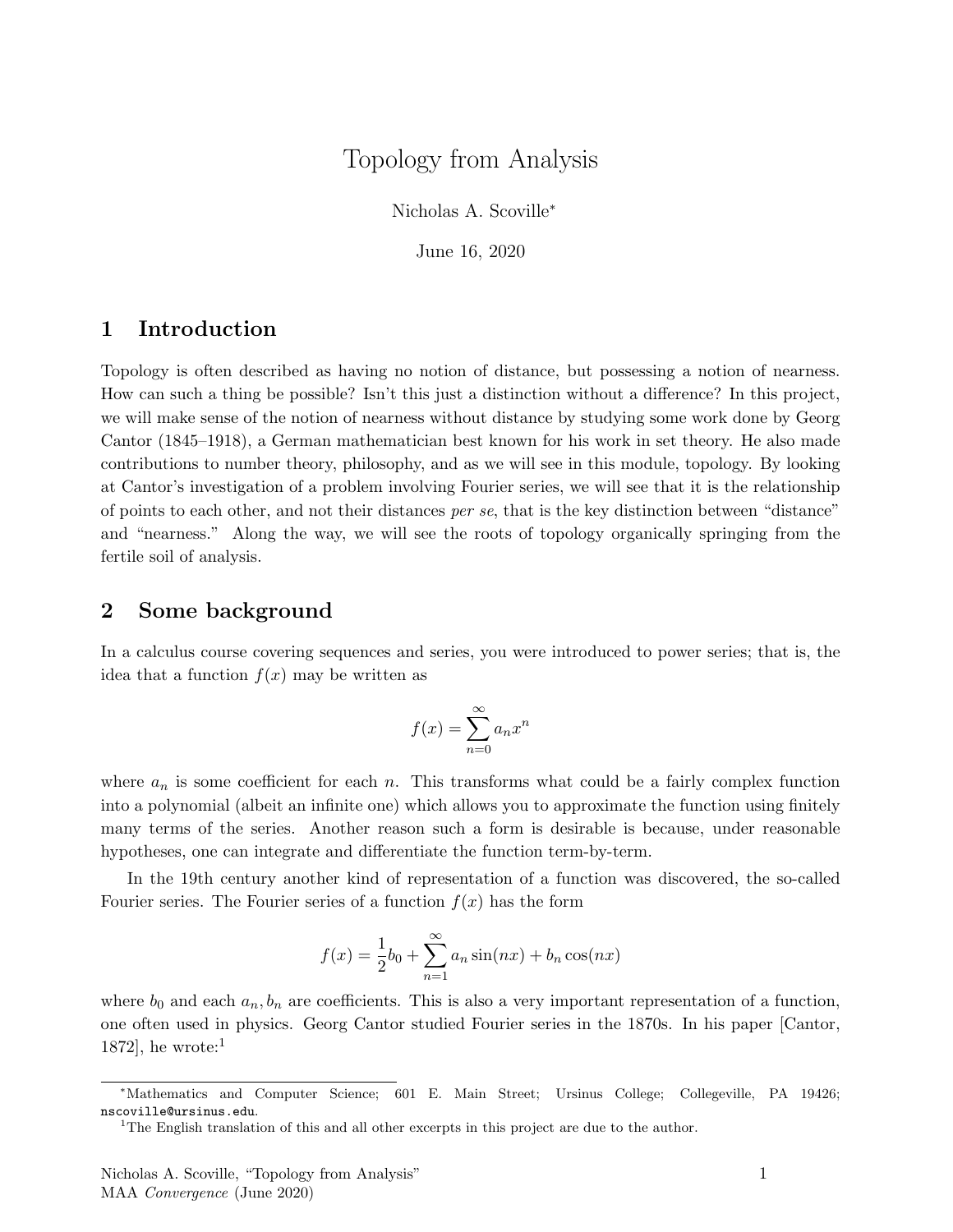In the following, I will announce a certain extension of the theorem that trigonometric representations are unique. [I have shown] that two trigonometric representations

$$
\frac{1}{2}b_0 + \sum (a_n \sin nx + b_n \cos nx) \text{ and } \frac{1}{2}b'_0 + \sum (a'_n \sin nx + b'_n \cos nx)
$$

where every value of x and has the same sum, agree in their coefficients. ... I have also shown that the theorem holds if we give up either convergence or the representation for a finite number of values of *x*.

[Cantor, 1872, p. 123]

#### *∞∞∞∞∞∞∞∞∞∞∞∞∞∞∞∞∞∞∞∞∞∞∞∞∞∞∞∞∞∞∞∞∞∞∞∞∞∞∞∞*

**Task 1** Give a precise statement of what Cantor had "also shown."

Cantor continued:

#### *∞∞∞∞∞∞∞∞∞∞∞∞∞∞∞∞∞∞∞∞∞∞∞∞∞∞∞∞∞∞∞∞∞∞∞∞∞∞∞∞*

The extension proposed *here* asserts that the theorem remains valid even when the assumption of the convergence of the series or the value of the limit fails for an *infinite* number of values of *x* in the interval  $[0, 2\pi]$ .

[Cantor, 1872, p. 123]

*∞∞∞∞∞∞∞∞∞∞∞∞∞∞∞∞∞∞∞∞∞∞∞∞∞∞∞∞∞∞∞∞∞∞∞∞∞∞∞∞*

Cantor was thus interested in showing that the Fourier series representation of a function is unique even when the series is undefined or divergent for an infinite number of points on the interval  $[0, 2\pi]$ . But is this true for every set of infinitely many points? And, if not, for what kinds of sets of infinitely many points is it true? To follow Cantor's answer to these questions, we will let  $P \subseteq [0, 2\pi]$  be the point set where *f* is either undefined or is divergent. Given such a function *f*, Cantor constructed a continuous function *F* which depends on *f*. It does not concern us here what this new function *F* is. What matters for our purposes is the following proposition, stated here in modern notation and language, that Cantor established holds for *F*.

**Proposition 1.** If F is a linear function on the domain  $[0, 2\pi]$ , then the Fourier series *for f is unique, i.e., the coefficients are uniquely determined.*

[Cantor, 1872, p. 130]

Fortunately, Cantor also gave us a practical way to show *F* is linear.

**(A)** *If there is an interval* (*p, q*) *in which only a finite number of points of the set P lie, then*  $F(x)$  *is linear in this interval.* 

[Cantor, 1872, p. 131]

This result (A) will be key below.

**Task 2** Give two examples of non-empty sets *P* for which, if f is not defined or gives up convergence on *P*, then the Fourier Series for *f* is unique.

Nicholas A. Scoville, "Topology from Analysis" MAA *Convergence* (June 2020)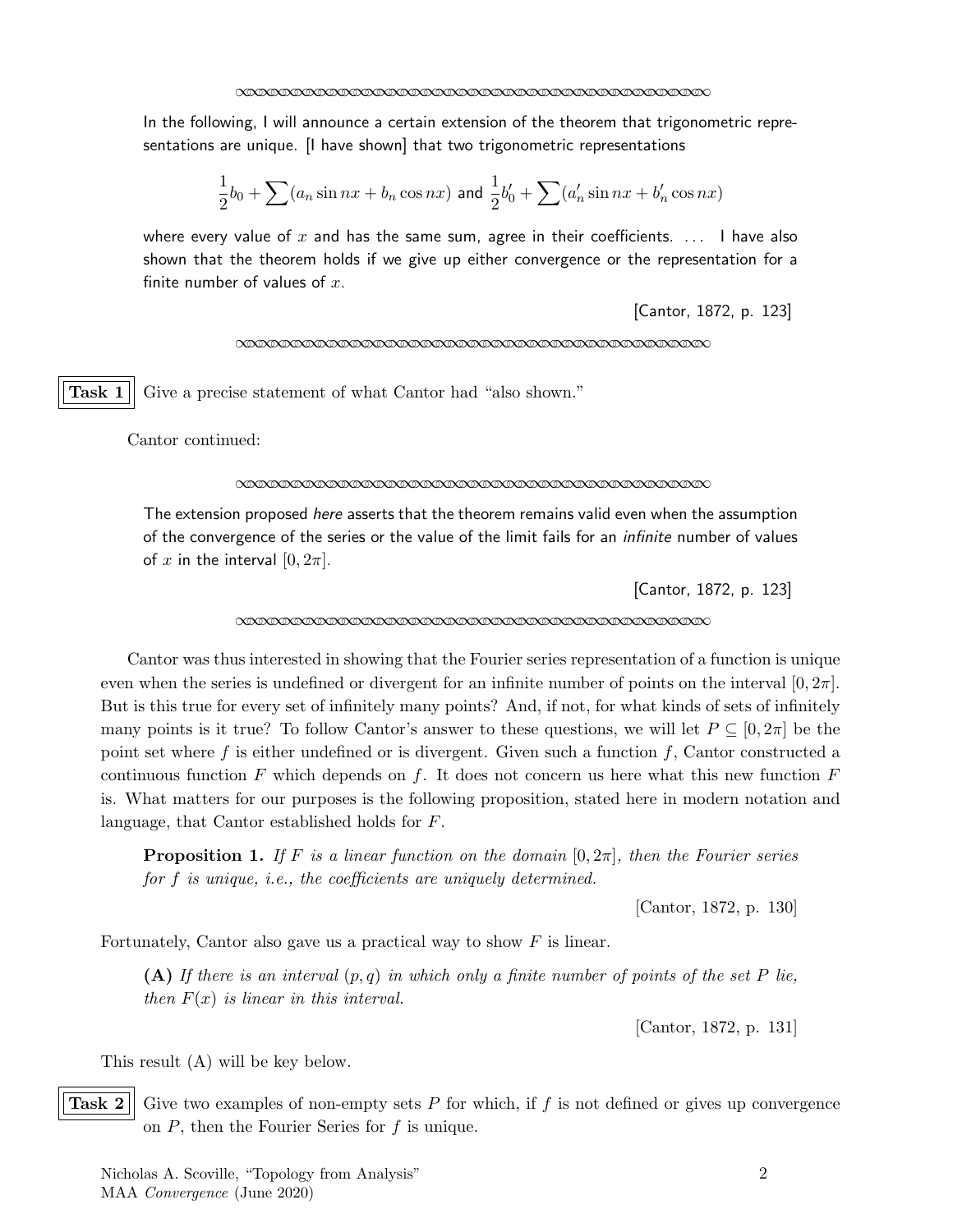## **3 Limit points and derived sets**

How can we use (A) to show that *F* is linear even when there is an infinite point set at which we give up convergence or the function *f* is not defined?

**Task 3** Suppose *f* gives up convergence on  $P := \{\frac{1}{n} + 1 : n = 1, 2, 3, ...\} \cup \{\frac{1}{n} + 2 : n = 1, 2, 3, ...\}.$ 

- (a) Use result (A) to show that *F* is linear on all but a finite number of points of  $[0, 2\pi]$ . You will need to use the fact that *F* is the *same* linear function on each interval, a fact that Cantor proved to hold in general.
- (b) Denote by P<sup>'</sup> the point set of  $[0, 2\pi]$  for which we can't (yet) conclude that F is linear. Compute *P ′* .
- (c) Use the fact that *F* is continuous on all of  $[0, 2\pi]$  along with (A) to conclude that *F* is linear on *all* of  $[0, 2\pi]$ .

The result you showed in Task 3 is the basic idea behind Cantor's main result. Even though *P* was infinite, it was relatively easy to apply result (A) to prove that *F* is linear on all of  $[0, 2\pi]$ . But what *exactly* was the property of *P* which made it a "well-behaved" kind of infinite set? Cantor abstracted away the particulars of the example and defined the essence of what it is that makes such an infinite set *P* susceptible to this kind of argument.

#### *∞∞∞∞∞∞∞∞∞∞∞∞∞∞∞∞∞∞∞∞∞∞∞∞∞∞∞∞∞∞∞∞∞∞∞∞∞∞∞∞*

For the sake of brevity, I call a given finite or infinite number . . . of points of a line, a point set.

If a point set is given in a finite interval, a second point set is generally given, and with these generally a third, etc., which are essential for the conception of the nature of the first point set. ... To define these derived point sets, we must begin with the term *limit point<sup>2</sup>* of a point set.

By a limit point of a point set *P*, I mean a point of the line such that there are infinitely many points *P* in every neighborhood of it, and it may happen that it also belongs to the set itself. The neighborhood of a point means here any interval which has the point in its interior. Therefore, it is easy to prove that a [bounded] point set consisting of an infinite number of points always has at least *one* limit point.

[Cantor, 1872, p. 127]

#### *∞∞∞∞∞∞∞∞∞∞∞∞∞∞∞∞∞∞∞∞∞∞∞∞∞∞∞∞∞∞∞∞∞∞∞∞∞∞∞∞*

**Task 4** Prove that a bounded subset of  $\mathbb R$  consisting of an infinite number of points has at least one limit point.

<sup>2</sup>Cantor used the term "Grenzpunkt" ("boundary point") in his 1872 paper; the French translation of that paper (published as [Cantor, 1883]) used the term "point-set limite". The term "limit point" has become standard in English.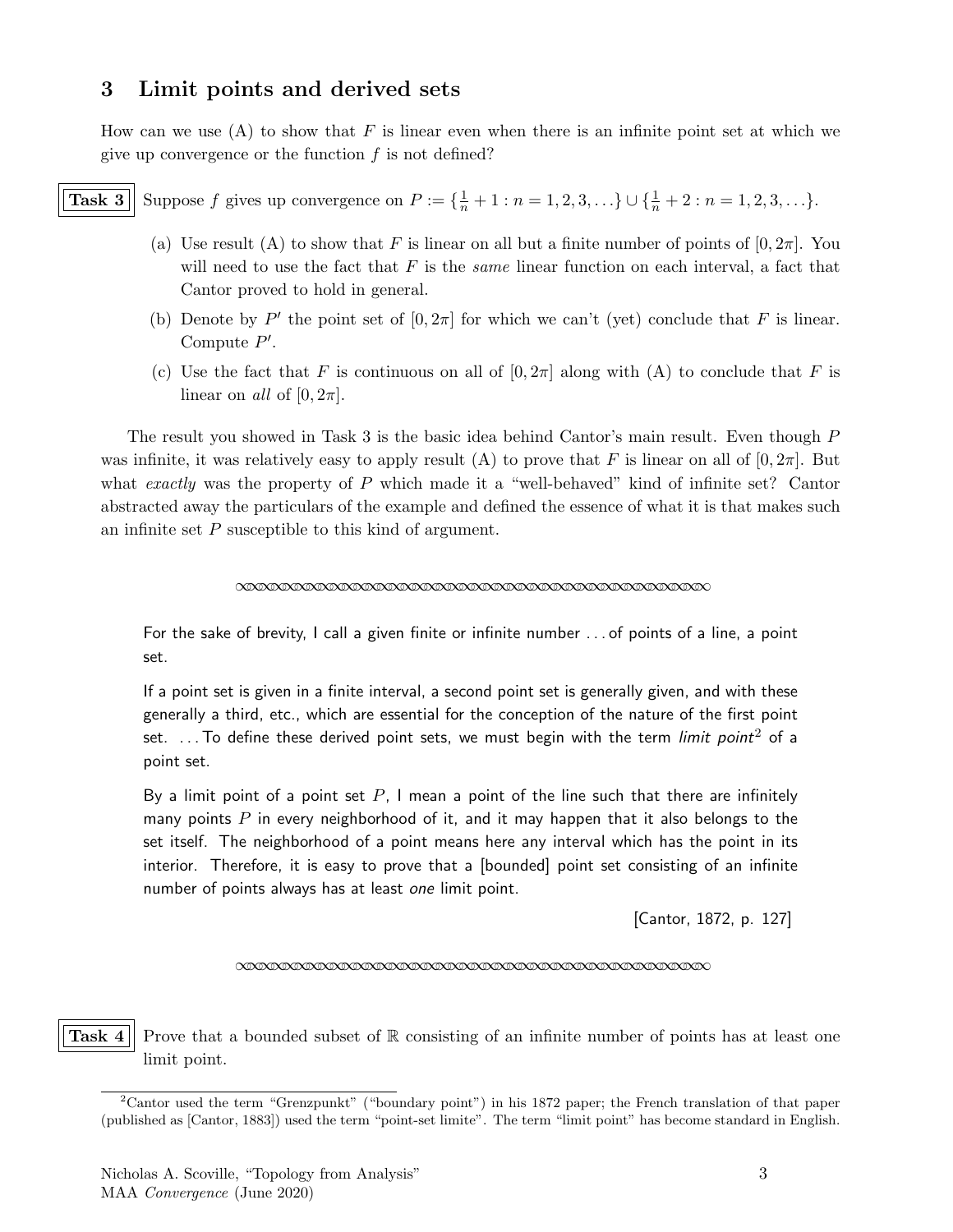**Task 5** Give an example of an unbounded point set of  $\mathbb{R}$  that does not have a limit point.

Cantor next defined these other point sets "which are essential to understanding the first set."

#### *∞∞∞∞∞∞∞∞∞∞∞∞∞∞∞∞∞∞∞∞∞∞∞∞∞∞∞∞∞∞∞∞∞∞∞∞∞∞∞∞*

Every point of the line is now in a definite relation to a given set *P*, either being a limit point of *P* or not, and thereby along with the point set *P* the set of limit points of *P* is a set which I wish to denote by *P ′* and call the *first derived point set of P*.

Unless the point set  $P'$  contains only a finite number of points, it also has a derived set  $P''$ , which I call the *second derived point set of P.* By  $\nu$  such transitions<sup>3</sup> one obtains the concept of the  $\nu$ th derived set  $P^{(\nu)}$  of  $P.$ 

It may happen—and this is the case we are exclusively interested in at present—that after *ν* transitions the set  $P^{(\nu)}$  consists of a finite number of points, and hence has no derived set; in this case we wish to call the original point set  $P$  a set *of type*  $\nu$ , so that  $P',P'',\ldots$  are of types  $\nu - 1$ ,  $\nu - 2$ , ....

[Cantor, 1872, p. 128]

#### *∞∞∞∞∞∞∞∞∞∞∞∞∞∞∞∞∞∞∞∞∞∞∞∞∞∞∞∞∞∞∞∞∞∞∞∞∞∞∞∞*

Note that, according to this quote, Cantor did not seem to think that a finite set has a derived set. Today, we would say that the derived set of a finite set is the empty set.

**Task 6** Let us practice computing the derived set. Find all derived sets of P when

| (a) $P = [0, 1]$     | (e) $P = \mathbb{Q} \cap [0,1]$                                  |
|----------------------|------------------------------------------------------------------|
| (b) $P = (0,1]$      | (f) $P = \{\frac{1}{n} : n = 1, 2, 3 \ldots \}$                  |
| (c) $P = (0,1)$      | (g) $P = \{m + \frac{1}{n+1} : m, n \in \mathbb{Z}^+\}\$         |
| (d) $P = \{.2, .3\}$ | (h) $P = \{\frac{1}{m} + \frac{1}{n} : m, n \in \mathbb{Z}^+\}\$ |

**Task 7** | If *P* has finitely many elements, show that  $P' = \emptyset$ .

<sup>&</sup>lt;sup>3</sup>In his 1872 paper, Cantor restricted the value of  $\nu$  to finite integers only. At the time he wrote that paper, however, he had already realized that, in the case where  $P^{\nu}$  is a non-empty set for every finite integer  $\nu$ , he could extend the notion of "type" for derived sets beyond the finite. To do this, he set  $P^{\infty} = \bigcap_{\nu=1}^{\infty} P^{\nu}$  to obtain a derived set of type  $\infty$ .<br>He then continued the iterative process to obtain  $P^{\infty+1} = (P^{\infty})'$ ,  $P^{\infty+2} =$ extended to even higher orders of derived sets, such as  $P^{\infty^{m+1}}$ ,  $P^{\infty^{n^{\infty}}}$ ,  $P^{\infty^{m^{\infty}}}$ ,  $P^{\infty^{m^{\infty}}}$ , etc. Cantor later substituted the symbol ' $\omega$ ' for the ' $\infty$ ' symbol, to distinguish the actually-infinite ordinals  $\omega, \omega + 1, \omega + 2, \ldots$  from the concept of potential infinity associated with the *∞* symbol in calculus.

Cantor eventually connected his study of the series of "transfinite ordinals"  $\omega, \omega + 1, \omega + 2, \ldots$  associated with an ordered iterative process to his use of one-to-one correspondences between two sets as a means to measure their relative sizes, or cardinalites. This led him to introduce an unbounded sequence of "transfinite cardinals," denoted (by Cantor and today) as  $\aleph_0, \aleph_1, \aleph_2, \ldots, \aleph_\omega, \aleph_{\omega+1}, \ldots$  Here,  $\aleph_0$  is the cardinality of the set of natural numbers N, and also that of the equally-large set of rational numbers Q. The problem of determining the cardinality of the set of real numbers R preoccupied Cantor throughout much of his later life. The conjecture that R has cardinality *ℵ*1, known as Cantor's Continuum Hypothesis, continues to be of interest in set theory today. In this way, a question in analysis led not only to the development of point set topology, but also to today's modern set theory.

For more information about Cantor's development of set theory, see [Dauben, 1979].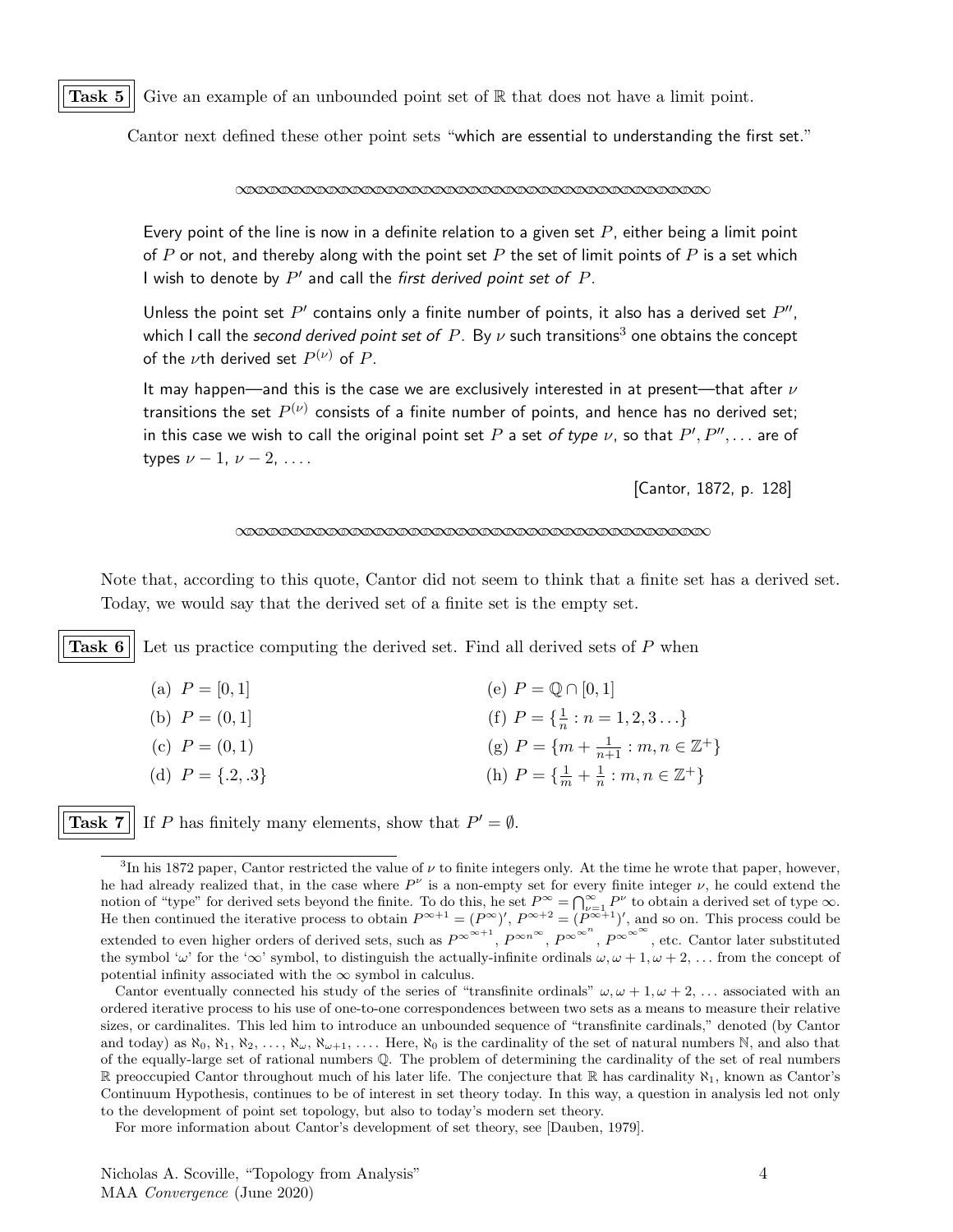### **4 Main result**

Let's now go back to the question introduced in Section 2 and let *f* be a function represented by a Fourier series and *F* the associated continuous function that Cantor defined based on *f*. In general, we would like to show that, no matter what finite value we assign to *n*, the function *F* is linear on  $[0, 2\pi]$  even when we give up convergence on a point set *P* of the *n*<sup>th</sup> kind; that is, when  $P^{(n)}$  is a non-empty finite set and  $P^{(n+1)} = \emptyset$ . Notice that for  $n = 0$ , this assumption tells us that *f* gives up convergence or is undefined only on a finite number of points; that is,  $(0, 2\pi)$  contains a finite number of points of *P*, so that by (A), *F* is linear on  $(0, 2\pi)$ . Because *F* is continuous on all of  $[0, 2\pi]$ , it then follows that *F* is linear on all of  $[0, 2\pi]$ .

Cantor also established the  $n = 1$  case in his 1872 paper. To do so, he first showed the following:

 $(A')$  If  $(p', q')$  is any interval in which only a finite number of points of the set P' lie, *then*  $F(x)$  *is linear in this interval.* 

In this case, P' is finite by supposition, so that any subinterval  $(p', q')$  of  $(p, q)$  contains a finite number of points  $x'_0, x'_1, \ldots, x'_v \in P'$ , where  $x'_0 < x'_1 < \ldots < x'_v$ . We now quote Cantor's argument:

#### *∞∞∞∞∞∞∞∞∞∞∞∞∞∞∞∞∞∞∞∞∞∞∞∞∞∞∞∞∞∞∞∞∞∞∞∞∞∞∞∞*

Each of these subintervals generally contains infinitely many points of *P* so that result (A) does not directly apply; however each interval  $(s,t)$  that falls within  $(x'_0,\ldots,x'_1)$  contains only a finite number of points from *P* (otherwise another point of the set *P ′* would fall between  $x_0'$  and  $x_1'$ ), and the function is also linear on  $(s,t)$  because of (A). The endpoints  $s$  and  $t$ can be made arbitrarily close to the points  $x_0'$  and  $x_1'$  so that the continuous function  $F(x)$ is also linear in  $(x'_0, \ldots, x'_1)$ .

[Cantor, 1872, p. 131]

#### *∞∞∞∞∞∞∞∞∞∞∞∞∞∞∞∞∞∞∞∞∞∞∞∞∞∞∞∞∞∞∞∞∞∞∞∞∞∞∞∞*

Cantor illustrated this situation with the following picture:



He then noted that the argument in the preceding excerpt together with the continuity of *F* implies that *F* is linear over all of  $(p', q')$ . *(Make sure you see why this is true! Task 3, part (a), may be useful here.*) In the case where  $(p', q') = (0, 2\pi)$ , invoking the continuity of *F* once more allows us to then conclude that *F* must be linear over all of  $[0, 2\pi]$ .

Cantor recognized that this strategy could easily be adapted to a proof for an arbitrary finite integer *n*. The key step in doing this is to show that the following holds for every finite integer *n*:

 $(A^{(n)})$  If  $(p^{(n)}, q^{(n)})$  is any interval in which only a finite number of points of the set  $P^{(n)}$  *lie, then*  $F(x)$  *is linear in this interval.* 

**Task 8** Using an argument similar to Cantor's for the  $n = 1$  case, assume the inductive hypothesis for  $(A^{(n)})$  and prove the inductive step.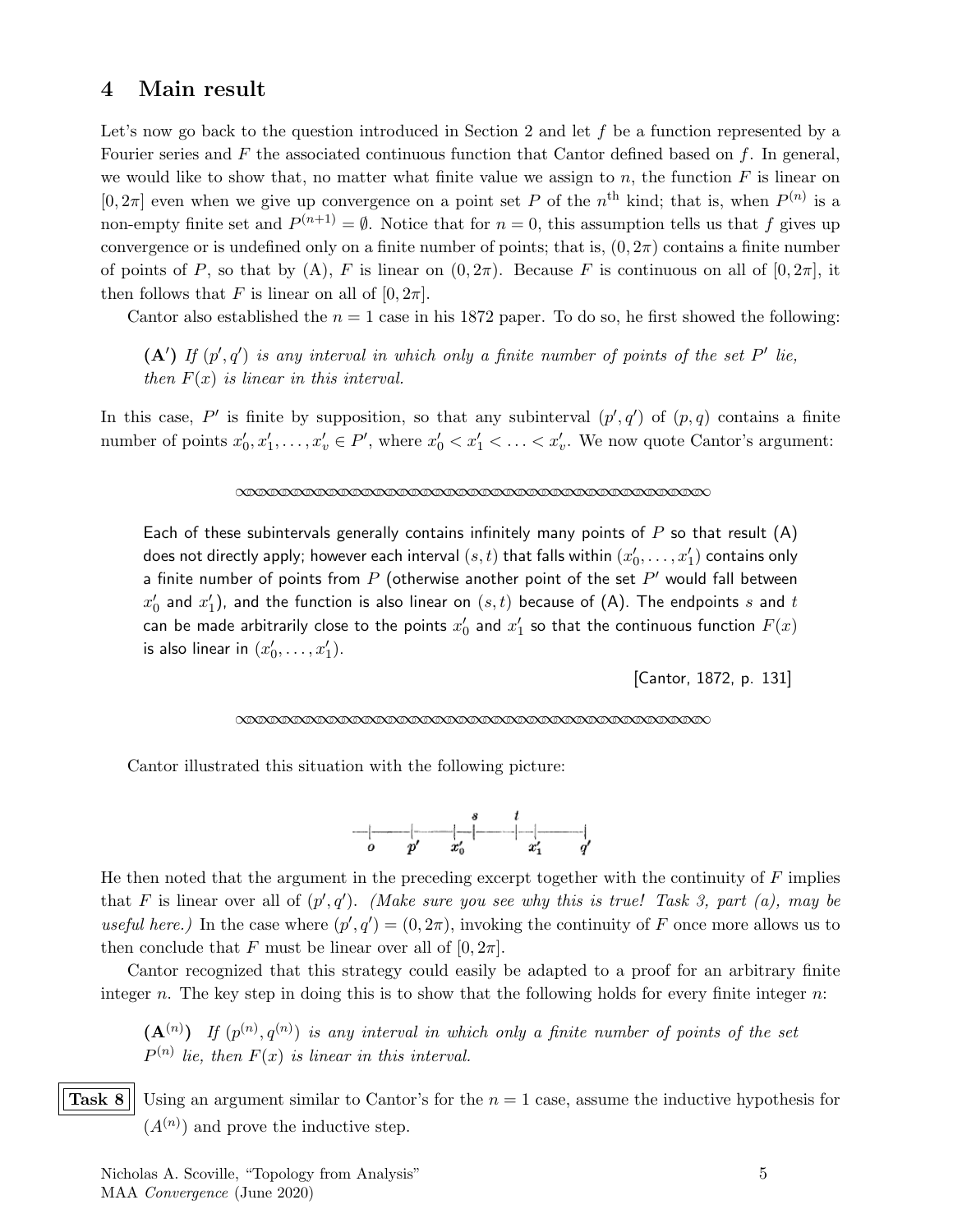Together with the proof for  $n = 1$  given earlier, this last task completes the proof by induction that  $(A^{(n)})$  holds for every finite integer *n*. In the case where  $(p^{(n)}, q^{(n)}) = (0, 2\pi)$ , combining  $(A^{(n)})$ with Cantor's Proposition 1 (from page 2 of this project) now allows us to immediately see that  $f(x)$ has a unique trigonometric representation on  $[0, 2\pi]$  even when convergence is given up on an infinite point set  $P$  of the  $n^{\text{th}}$  kind for a finite value of  $n$ .

## **5 Conclusion**

In this short project, we have seen how a problem in Fourier series led Cantor to define topological concepts that allow us to characterize different kinds of infinite point sets. In order to apply a result that only worked for finite sets, Cantor had to control how the points in these infinite sets behaved. The points could not be too "bunched up" or "close together." This notion was made precise in the definition of the limit point and the derived set, two concepts which, although having their origins in Fourier series, are now fundamental in topology. This transition from real numbers to a more general "closeness" or "nearness" was just the beginning of point set topology.

## **References**

- G. Cantor. Über die Ausdehnung eines Satzes aus der Theorie der trigonometrischen Reihen. *Math. Ann.*, 5(1):123–132, 1872.
- G. Cantor. Extension d'un théorème de la théorie des séries trigonométriques. Acta Mathematica, 2:336–348, 1883.
- J. W. Dauben. *Georg Cantor: His mathematics and philosophy of the infinite*. Princeton University Press, Princeton, NJ, 1979.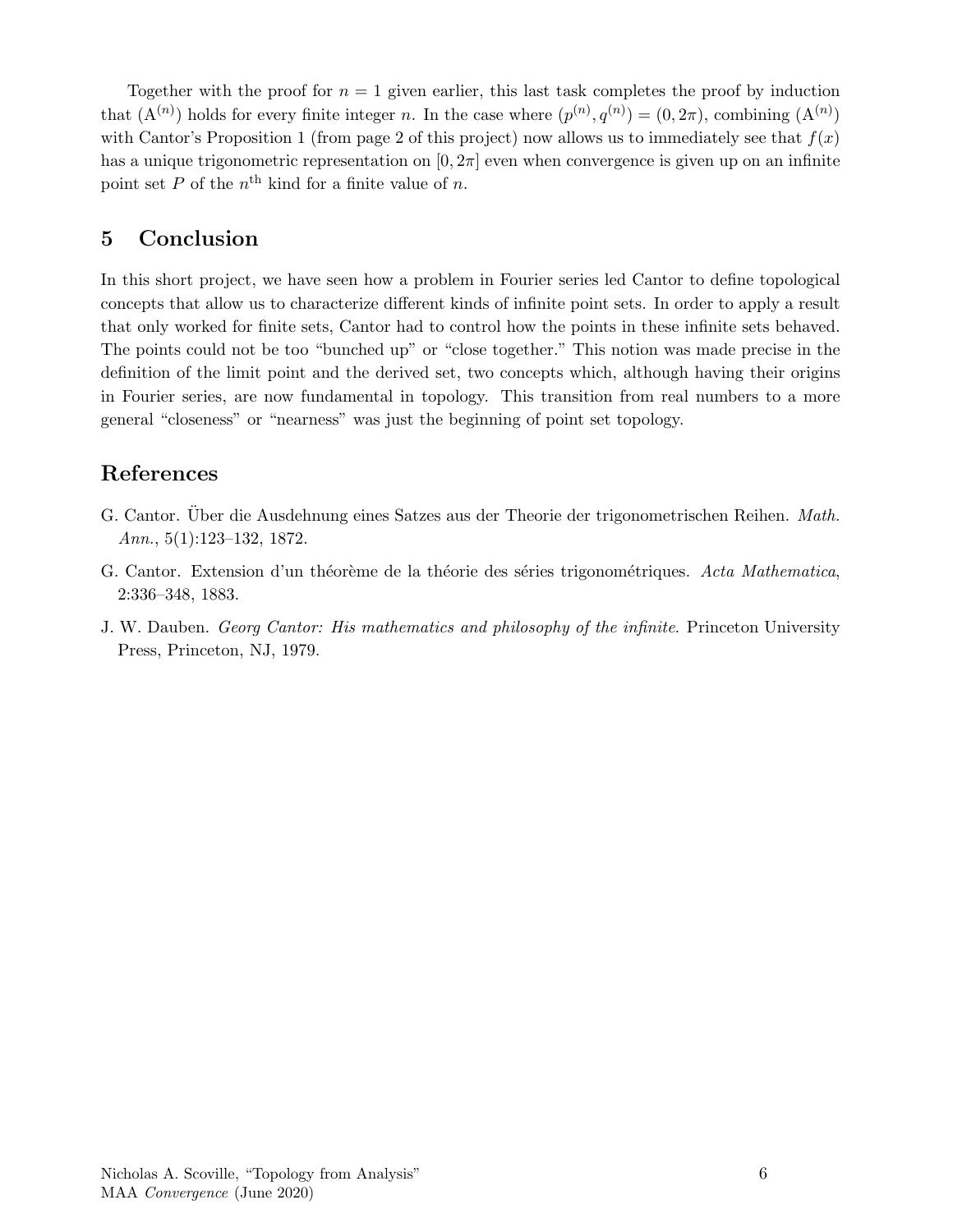## **Notes to Instructors**

### **Primary Source Project Content: Topics and Goals**

This project is intended as a transition from more familiar mathematics to the ideas found in topology. It is best utilized on either the first or second day of an introduction to topology course. Part of the idea is that students can see in Fourier series a kind of math that is familiar to them, even if they have never worked with Fourier series *per se*. The question of uniqueness for Fourier series is again something that they should be able to appreciate. From this question, concepts like limit points and derived sets which are purely point set notions arise quite naturally by the end of the PSP. In this way, it is hoped that the students will appreciate where these more abstract definitions came from.

### **Student Prerequisites**

As mentioned above, the hope is that this project can be done on the first day, or perhaps first week, of an introduction to topology course. Hence, the necessary student background is a course in proof writing or the equivalent exposure to proofs. Analysis may be helpful, but not strictly necessary. As mentioned in the next section of these Notes, however, the conceptual level of this PSP is high, and it is recommended that the students either have good mathematical maturity when it comes to proof writing or that the instructor is willing to provide a good bit of hints and support during implementation of the project.

### **PSP Design, and Task Commentary**

It should be noted that this PSP will be challenging for most students, so that providing scaffolding, hints, and strong guidance is important for its success. Especially critical for student understanding is Task 3, where students first meet the main idea behind Cantor's argument. This task asks students to reduce the question of the uniqueness of a Fourier series which is not defined or gives up convergence on an *infinite* set to certain behavior on a *finite* set. It is recommended that students work on this task in groups, then share out answers as a class. The instructor can ensure that the students stay on track, and are guided to the correct answer. One way I do this is by drawing out from students what we know about the function *F*. For instance, I might say to my students, "We know this function *F* is linear. Where is it linear? At what points is it linear?" A student may choose any open interval of  $[0, 2\pi]$  not containing 1 or 2, say  $(\frac{1}{3}, \frac{1}{2})$  $\frac{1}{2}$ ). You can then draw a linear function just on  $(\frac{1}{3}, \frac{1}{2})$  $(\frac{1}{2})$ . "Is it linear anywhere else?" you might ask. If no one offers an initial interval, you can ask "Is *F* linear at  $\frac{1}{2}$ ?" If there are again no responses, you can prompt them further by asking, "How can we tell if it is linear? Do we have a way of knowing? Is there any theorem or result that tells us when *F* is linear?" This is all to get the students to think about Theorem (A). Once they have done this, you can coax them to offer an interval containing  $\frac{1}{2}$  but not 0 or 1. "Can we show that *F* is linear at 2  $\frac{2}{3}$ ?  $\frac{4}{3}$  $\frac{4}{3}$ ?" etc. Hopefully students will start to see that *F* is linear everywhere except possibly 1 and 2. Again, as students are offering points or sets where *F* is linear, draw a line on the board at those points or sets. In the end, you should have a line which is defined on all of  $[0, 2\pi]$  with a hole at 1 and 2. Now the question becomes "If *F* is continuous on all of  $[0, 2\pi]$  and is linear everywhere, is *F* linear at the two points 1 and 2?" To prove that this is indeed the case, it is necessary to use the fact that *F* is the *same* linear function on each interval; as noted in the instructions for Task 3(a), Cantor proved that this fact holds in general. Though students may not know how to prove this fact (and are not expected to do so!), they should be able to see how it (together with *F*'s continuity) implies that *F* must be linear at the points 1 and 2 as well.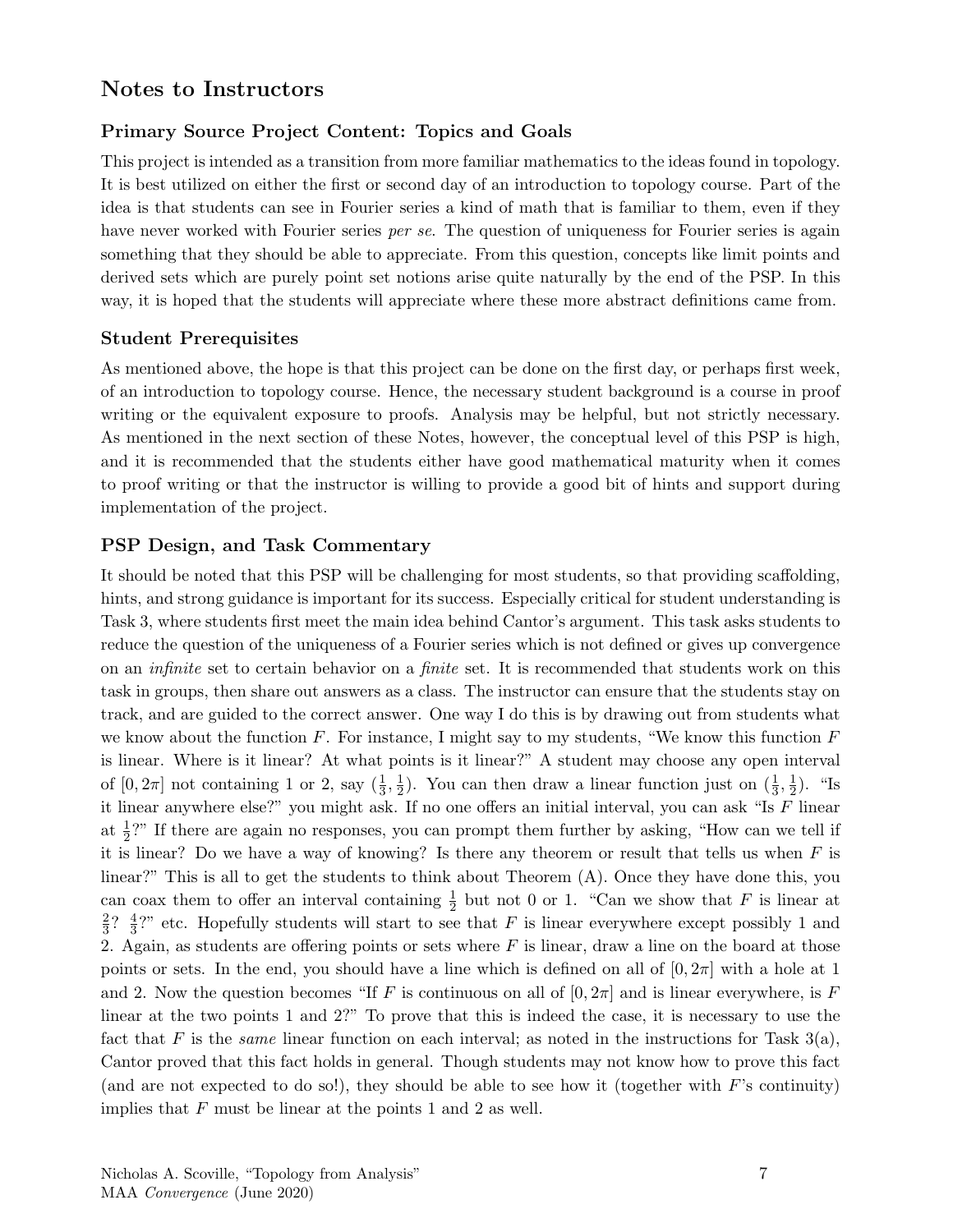Hence, if this goes according to plan, the natural next questions are: "How do we quantify or characterize the infiniteness of such a set? What *exactly* is that property of *P* that makes its infiniteness much more manageable than other infinite sets?" This last question is very important for students to appreciate. Even if the entire class has seen, for example, Cantor's theory of infinite numbers, most students will still be stuck in the mindset that "infinity is infinity," or "If a set is infinite, then its infinite." Part of the challenge in grasping the import of point set topology (and in particular, the content contained in this PSP) is getting students to realize that not all infinite sets are created equal. Here, the essential point is not that of transfinite cardinality, but rather the idea that some infinite sets are nicer in that they are easier to work with than others. Can we describe these "nice" properties of infinite sets? Once a student begins to appreciate and perhaps even to ask that question for herself, she has made it past a large mental barrier and is ready to work with the concepts in topology.

A couple other tasks are worth noting. Task 4 is essentially the Bolzano–Weierstrass theorem, which students may or may not have been exposed to in a real analysis course. Even for students who have seen it previously, the proof will be challenging. In Task 6(d), the answer depends on whether you use Cantor's view about the status of the derived set of a finite set (e.g., that it doesn't exist) or the modern one (e.g., that it is the empty set).

### **Suggestions for Classroom Implementation and Sample Schedule**

The following schedule, based on a 65-minute class period, allows for completion in two days.

### Day 1 (65 minutes)

- *•* **Preassignment:** Have students read the first page and the beginning of the second page up until Task 1 and come up with an answer for Task 1 for discussion in class.
- **Whole-class discussion (15 minutes):** Begin class with a discussion of what the students read the night before. More likely than not, most students will feel that they didn't understand much from the reading. This is to be expected, so be upfront about how they are being asking to wrestle with something fairly delicate. This will also help set the tone for the rest of the PSP. Then help the class as a whole understand what it is that Cantor had done previously: what result on Fourier series did he already know and why is it important?
- *•* **Working in groups (15 minutes):** Next turn to the new question that Cantor is trying to answer; this is the section of the PSP that starts after Task 1 up until the beginning of Section 3. Working in groups or individually, have students read the rest of Section 2 and work on Task 2, then begin Task 3.
- **Debrief (10 minutes):** As a class, discuss Proposition 1 and Theorem (A). These two results are crucial to understanding the rest of the PSP.
- *•* **Working in groups (10 minutes):** Have students work on Task 3 in groups.
- **Debrief (15 minutes):** As a class, talk through Task 3. See the previous section of these Notes for several ideas and details about how to do this.
- *•* **Homework:** Have students read the rest of Section 3 and do at least Task 6 for homework. Tasks 4, 5 and 7 may also be assigned for homework, or some or all of them could done together as a class or in groups on Day 2.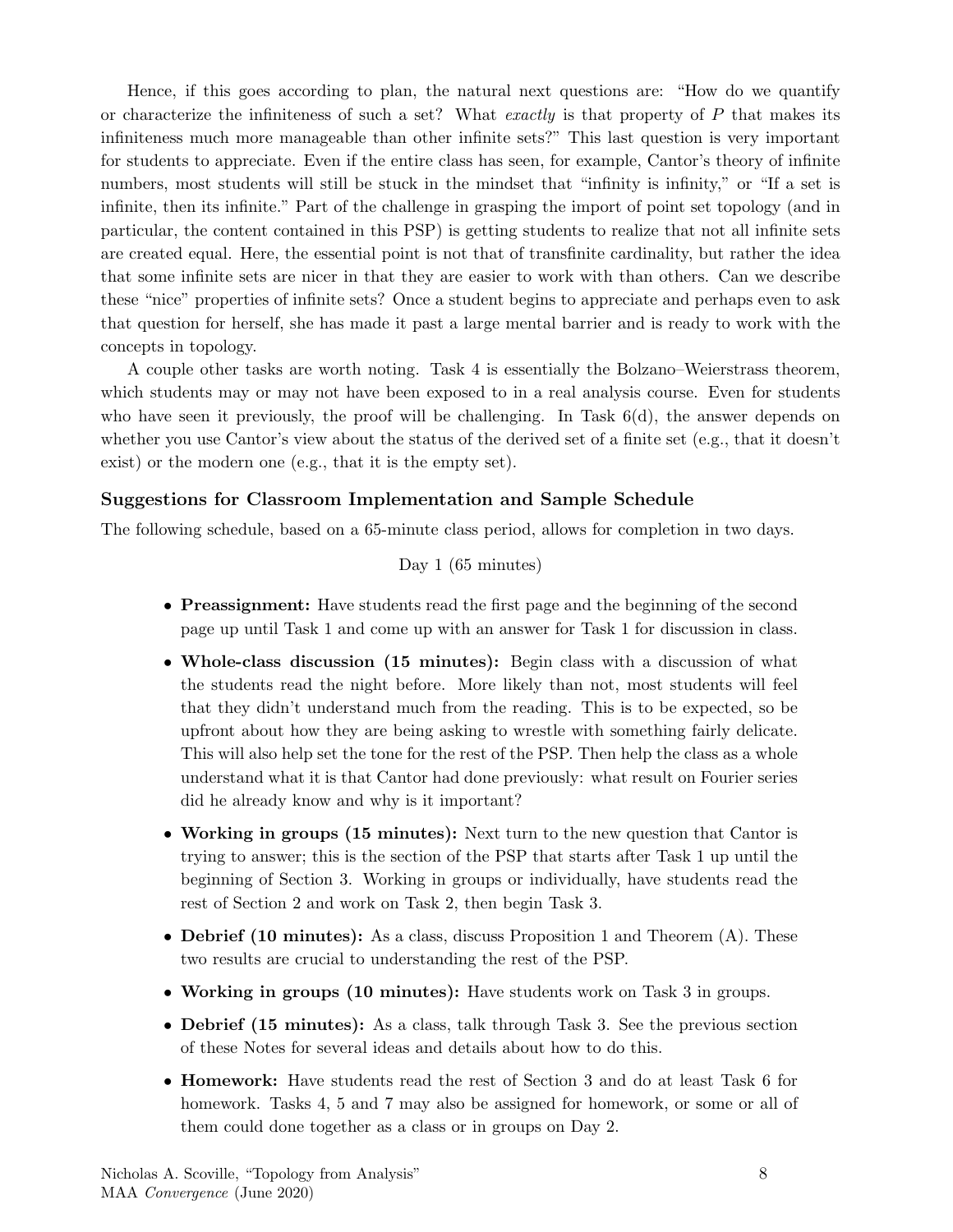### Day 2 (50 minutes)

- In class discussion (20 minutes): Depending on the instructor interests, there are some options for day 2. If they were not assigned for homework, students can work in groups on any of Tasks 4, 5 and 7. Another option is to go over a few of the parts of Task 6 as a class or to have students present some of their answers for this task. The key here is to ensure that students understand the derived set.
- *•* **Reading (10 minutes):** Have students simply read through Section 4. If you wish, you can have students read with a partner and then discuss the reading with the partner. The key here is to understand Theorems  $(A')$  and  $(A^{(n)})$ .
- *•* **Debrief (20 minutes):** Discuss what was read, helping students to understand Theorem  $(A')$  and  $(A^{(n)})$ . Give examples and illustrations. Assign Task 8 for homework.

LATEX code of this entire PSP is available from the author by request to facilitate preparation of advanced preparation / reading guides or 'in-class worksheets' based on tasks included in the project. The PSP itself can also be modified by instructors as desired to better suit their goals for the course.

## **Connections to other Primary Source Projects**

There are several other projects in topology written by the author. Project titles along with links are given below. Those marked by an asterisk (\*) are full-length projects; all others are shorter mini-PSPs, intended to be completed in 1–2 class periods.

- *• The Cantor Set before Cantor* https://digitalcommons.ursinus.edu/triumphs\_topology/2/
- *• Connecting Connectedness* https://digitalcommons.ursinus.edu/triumphs\_topology/3/
- *• The Closure Operation as the Foundation of Topology* https://digitalcommons.ursinus.edu/triumphs\_topology/4/
- *• A Compact Introduction to a Generalized Extreme Value Theorem* https://digitalcommons.ursinus.edu/triumphs\_topology/5/
- *• From Sets to Metric Spaces to Topological Spaces* https://digitalcommons.ursinus.edu/triumphs\_topology/6/
- *• Nearness Without Distance*\* https://digitalcommons.ursinus.edu/triumphs\_topology/7/
- *• Connectedness: Its Evolution and Applications*\* https://digitalcommons.ursinus.edu/triumphs\_topology/8/

## **For Further Reading**

A nice source on Cantor's life and work is Joseph Dauben's *Georg Cantor: His Mathematics and Philosophy of the Infinite*, [Dauben, 1979].